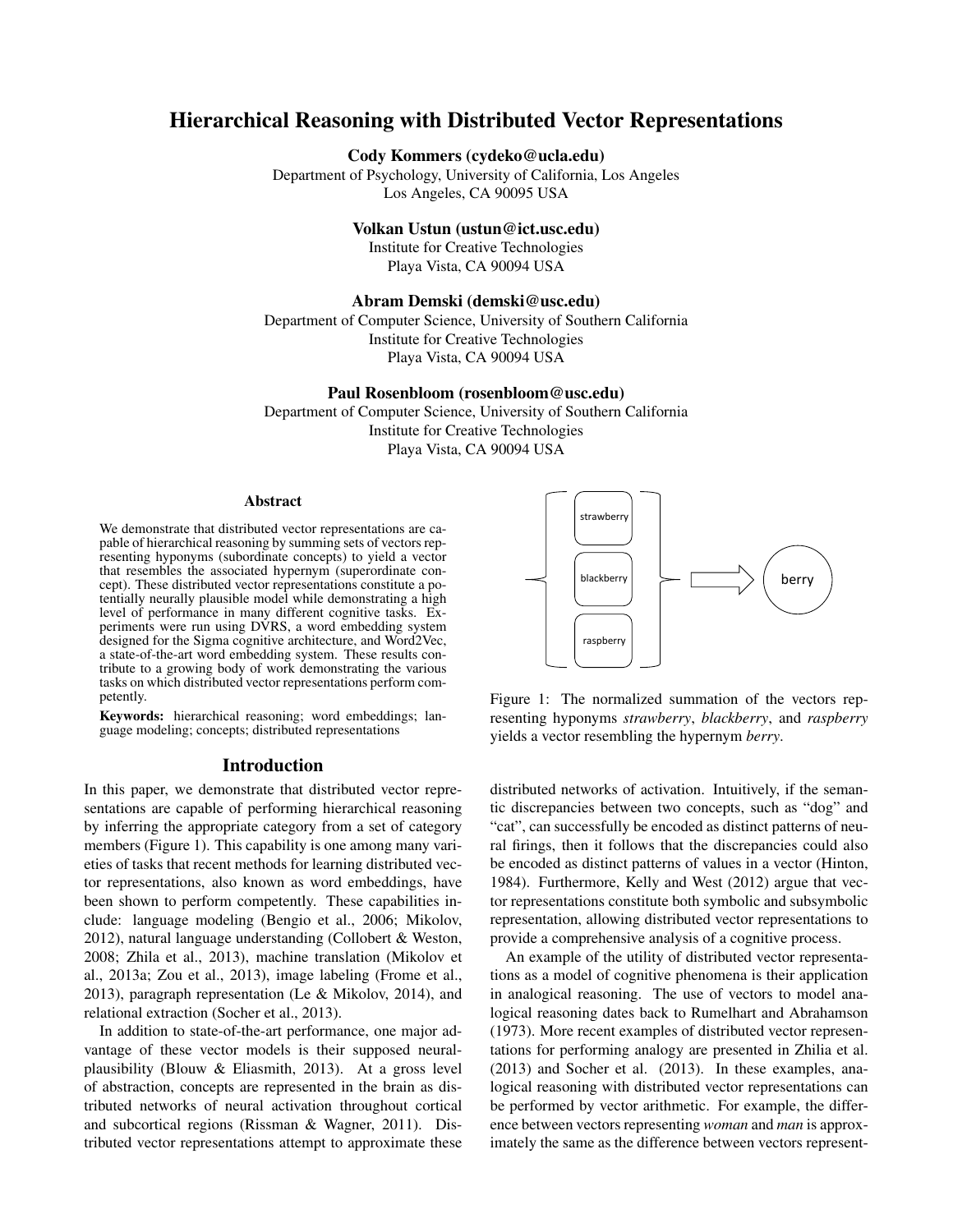ing *queen* and *king*:

$$
[W] - [M] \approx [Q] - [K] \tag{1}
$$

This equation can also be interpreted as an analogy, *woman:man::queen:king*.

Analogical reasoning with distributed vector representations can be incorporated into existing cognitive models. Upon reorganization, the equation for analogical reasoning with vectors (Equation 2) successfully maps onto an excerpt of the cognitive model of analogical reasoning presented in Holyoak (2012).  $[W] - [M]$  maps onto the source;  $+ [K]$  maps onto the target; and  $\approx$  [*Q*] maps onto the inference.

$$
[W] - [M] + [K] \approx [Q] \tag{2}
$$

In this paper, we demonstrate that distributed vector representations can perform hierarchical reasoning in a similar manner to how they perform analogical reasoning (i.e., with simple vector arithmetic). The present demonstration contributes to accumulating work exemplifying the capabilities of distributed vector representations. Additionally, it is unclear to what extent distributed vector representations are capable of modeling human cognition, and hierarchical reasoning, like analogical reasoning, is among the features for which a comprehensive model of human cognition must account. Thus, the present results lend support for the ability of distributed vector representations to model human cognition.

It has previously been hypothesized that distributed vector representations can accurately represent hierarchical information (e.g., Lenci & Benotto, 2012; Erk, 2009a; Erk, 2009b; McDonald & Ramscar, 2001; Geffet & Dagan, 2005). Lenci & Benotto (2012) define this as the *distributional inclusion hypothesis*: "if *u* is a semantically narrower term than *v*, then a significant number of salient distributional features of *u* is included in the feature vector of *v* as well." Previous experiments have attempted to quantify the phenomenon of vectors representing hyponyms sharing a common set of characteristic features of the associated hypernym.

A representative example of these previous experiments is Geffet and Dagan (2005), which developed an automated word-level feature inclusion testing method, called the Inclusion Testing Algorithm (ITA). For each pair of vectors representing a hypernym and a hyponym, ITA computes a set of characteristic features for the hypernym vector and tests if those features are also included in the vector of the hyponym. This inclusion occurred in 86% percent of their tested pairs. In other words, the vector that represents a category member contains the information that characterizes it as a member of the associated category.

The results presented in this paper derive from the same hypothesis as the above results, but further the empirical analysis. Specifically, instead of comparing a single hyponym vector with a single hypernym vector, we compare sets of hyponym vectors with the common hypernym. This is an advance for cognitive modeling of hierarchical reasoning because it transitions from purely representational (i.e., that vectors can represent the characteristics) to algorithmic (i.e., deriving the hypernym shared among hyponyms).

The results in this paper are derived chiefly from distributed vector representations learned by DVRS (Ustun et al., 2014), a word embedding system designed for the Sigma cognitive architecture (Rosenbloom, 2013). DVRS learns realvalued lexical (meaning) vectors in an unsupervised manner from large, shallow information sources based chiefly on cooccurrence and skip-gram algorithms. DVRS is intended to be implemented within the Sigma cognitive architecture and thus strives to maximize performance while retaining its integrity as a cognitive model. As a point of comparison, results are also presented from vectors learned by Word2Vec (Mikolov et al., 2013b), a state-of-the-art word embedding system.

DVRS draws inspiration from BEAGLE (Jones & Mewhort, 2007), but relies on skip-grams rather than n-grams and replaces circular convolution with pointwise multiplication. Representations learned by BEAGLE have been hypothesized to encode hierarchical information. This is suggested by the tendency of the representations to cluster hierarchically (e.g., vehicles with other vehicles and birds with other birds), but no formal demonstration exists, to our knowledge, in the capacity demonstrated in this paper.

To obtain the present results, vectors of 200 dimensions were trained for both DVRS and Word2Vec with their respective default settings on the first  $10<sup>9</sup>$  bytes of a Wikipedia dump from March 3, 2006  $(\text{enwik9})^1$ . The data were preprocessed to convert all text to lower case, convert numbers to text, and eliminate links and other references<sup>2</sup>.

## Experiments

Four experiments were run on three different corpora of hypernym-hyponym sets to demonstrate hierarchical reasoning with distributed vector representations. The first three experiments measure aptitude for hierarchical reasoning with distributed vector representations. The fourth experiment measures the number of neighbors for both hyponyms and their associated hypernyms to evaluate the hypothesis that more general concepts (i.e., hypernyms) have more neighbors.

In each of the first three experiments, a set of *N* vectors representing hyponyms were summed; the result was normalized and the closest *M* vectors in the lexicon, as measured by cosine similarity, were considered as potential hypernyms. If the appropriate hypernym was among the *M* closest vectors, then the trial was counted as correct. As with analogical reasoning, the vector calculation for hierarchical reasoning can be expressed by an equation of vector arithmetic:

$$
\frac{\sum_{1}^{N}[h_{n}]}{|\sum_{1}^{N}[h_{n}]|} \approx [h_{category}]
$$
\n(3)

<sup>&</sup>lt;sup>1</sup>Obtained from http://cs.fit.edu/mmahoney/compression/textdata.html. <sup>2</sup>Script provided by Matt Mahoney with the Wikipedia dump.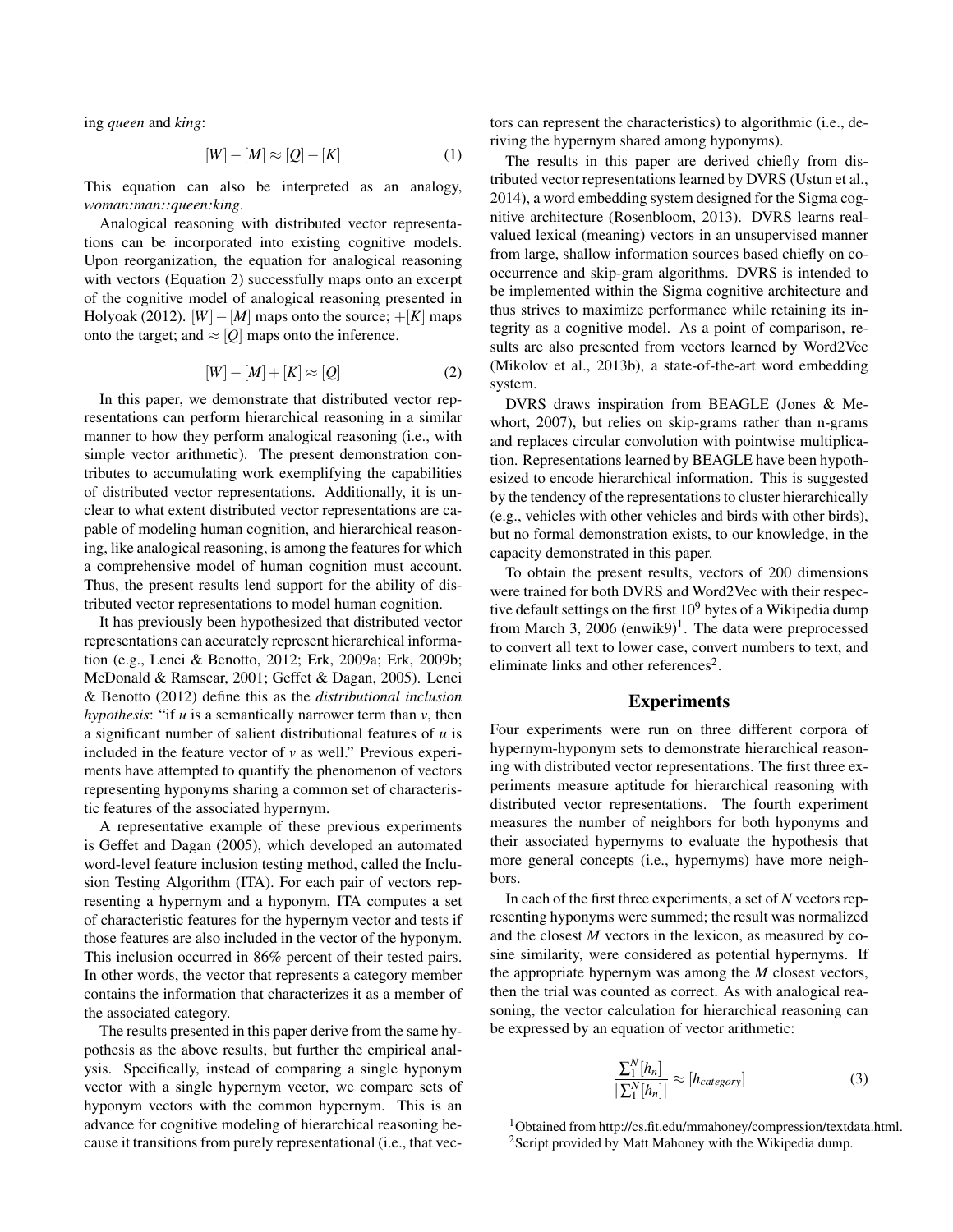*N* is the number of hyponyms being summed,  $[h_n]$  is the vector representing the hyponym, and [*hcategory*] is the vector representing the hypernym. For example, the normalized summation of the vectors for hyponyms *strawberry*, *blackberry*, and *raspberry* yields a vector resembling the hypernym *berry* (Figure 1). In other words, the vectors can be used to judge that *strawberry*, *blackberry*, and *raspberry* are members of the category *berry*.

The use of three different corpora show the robustness of this effect, independent of any idiosyncrasy of the data. In addition to using different corpora, three values were varied to show a range of effectiveness in performing the task: (1) the word embedding system under consideration (labeled *System* in results tables), (2) *N*, the number of hyponyms to sum (labeled *#Hypo*), and (3) *M*, the number of closest vectors in the lexicon that will be considered as potential hypernyms (labeled *#Hyper*). The table shows the number correct out of the total possible, which varies based on how the categories were grouped.

Results are shown for both DVRS and Word2Vec in most cases. DVRS is the focus of these results, because it is most concerned with explanatory power as a cognitive model. Word2Vec is shown as a point of comparison, because it is a state-of-the-art word embedding system. Results from Word2Vec are shown mostly for the trials in which the best performance is expected (i.e., *#Hypo*=10). This allows for comparison of performance between DVRS and Word2Vec, while elaborating on several more detailed cases with DVRS (i.e., cases with fewer summed hyponyms).

The number of hyponyms was varied to demonstrate that, in principle, it is possible to derive hypernyms from a relatively small set of hyponyms. There are many anecdotal cases in which the correct hypernym can be derived from only two hyponyms. Accordingly, even though performance is weaker with sets of fewer hyponyms, there are still examples of successful trials.

The number of closest vectors considered as potential hypernyms is varied to demonstrate that, even if the targeted hypernym vector is not the top result, it is among the top results. That is, the vector resulting from the summed hyponyms consistently resembles the vector of the hypernym, even though it may not be the best match.

## Experiment 1

The first data set is from McRae et al. (2005), a corpus consisting of human-generated data on semantic feature norms for 541 basic-level concepts. Seven hundred and twenty-five participants were recruited to label semantic features for the concepts. Each concept was labeled with 10 unprompted semantic features by at least 30 of the subjects. A semantic feature was included as a norm if more than three participants included the feature for the same concept. Hypernymy was among the semantic features coded by the researchers. A subset of 535 concepts were used in the present experiment; this subset consisted of basic-level concepts for which at least three shared a hypernym.

The number of hyponyms per hypernym varied from three (in the case of six hypernyms) to 98 (in the case of one hypernym, *animal*). For the trials labeled *All* in the *#Hypo* column, every hyponym was summed, regardless of number. For trials with 3 or 10 hyponyms, hyponyms were separated into appropriately sized subsets. For example, in a trial with 10 summed hyponyms, the hyponyms of animal (with 98 total hyponyms) were separated into nine different subsets. These sets were created by alphabetical ordering (e.g., the top 10 in alphabetical order constituted the first set) and remaining hyponyms were not included in the test.

For the present purposes, this data set contains a small amount of noise. These data were generated by labeling semantic features that were judged to be associated with basiclevel concepts. That is to say, these features are not necessarily concerned with selecting the canonical hypernym of the hyponyms, merely a hypernym that is accurate. It does not necessarily follow that the labeled hypernym is the best hypernym that follows from the associated hyponyms. Thus, the distributed vector representations may produce an answer that is acceptable, but merely not listed in these data. While this ambiguity does not nullify the utility of these data, it presents an issue that may negatively affect the performance.

Results are shown in Table 1. DVRS performs best, as expected, in the case of summing 10 hyponyms and considering 10 hypernyms; at 44% the performance is consistent, though not tremendous. DVRS significantly outperforms Word2Vec in every case. It is unclear exactly why this discrepancy in performance occurred.

Table 1: Hierarchical reasoning results on McRae et al. (2005) data.

| System      | #Hypo | #Hyper | Corr. | Total | Acc.     |
|-------------|-------|--------|-------|-------|----------|
| <b>DVRS</b> | A11   |        | 9     | 39    | 23.1%    |
| <b>DVRS</b> | 3     |        | 18    | 167   | 10.8%    |
| <b>DVRS</b> | 3     | 10     | 54    | 167   | 32.3%    |
| <b>DVRS</b> | 10    |        | 8     | 34    | 23.5%    |
| <b>DVRS</b> | 10    | 10     | 15    | 34    | 44.1%    |
| Word2Vec    | A11   |        | 3     | 39    | $7.7\%$  |
| Word2Vec    | 10    |        |       | 34    | 2.9%     |
| Word2Vec    | 10    | 10     | 5     | 34    | $14.7\%$ |

## Experiment 2

The second data set is derived from WordNet (Miller, 2005), a standard database of semantic relationships between words. One hundred and forty-seven basic-level concepts were chosen as hypernyms for which WordNet supplied hyponyms. Though WordNet supplied the hyponyms, these hypernyms were chosen by the authors under no systematic criterion. For that reason, this set of basic-level concepts cannot be claimed to achieve the same standard of empirical disinterest as the McRae et al. (2005) data set. However, there appears to be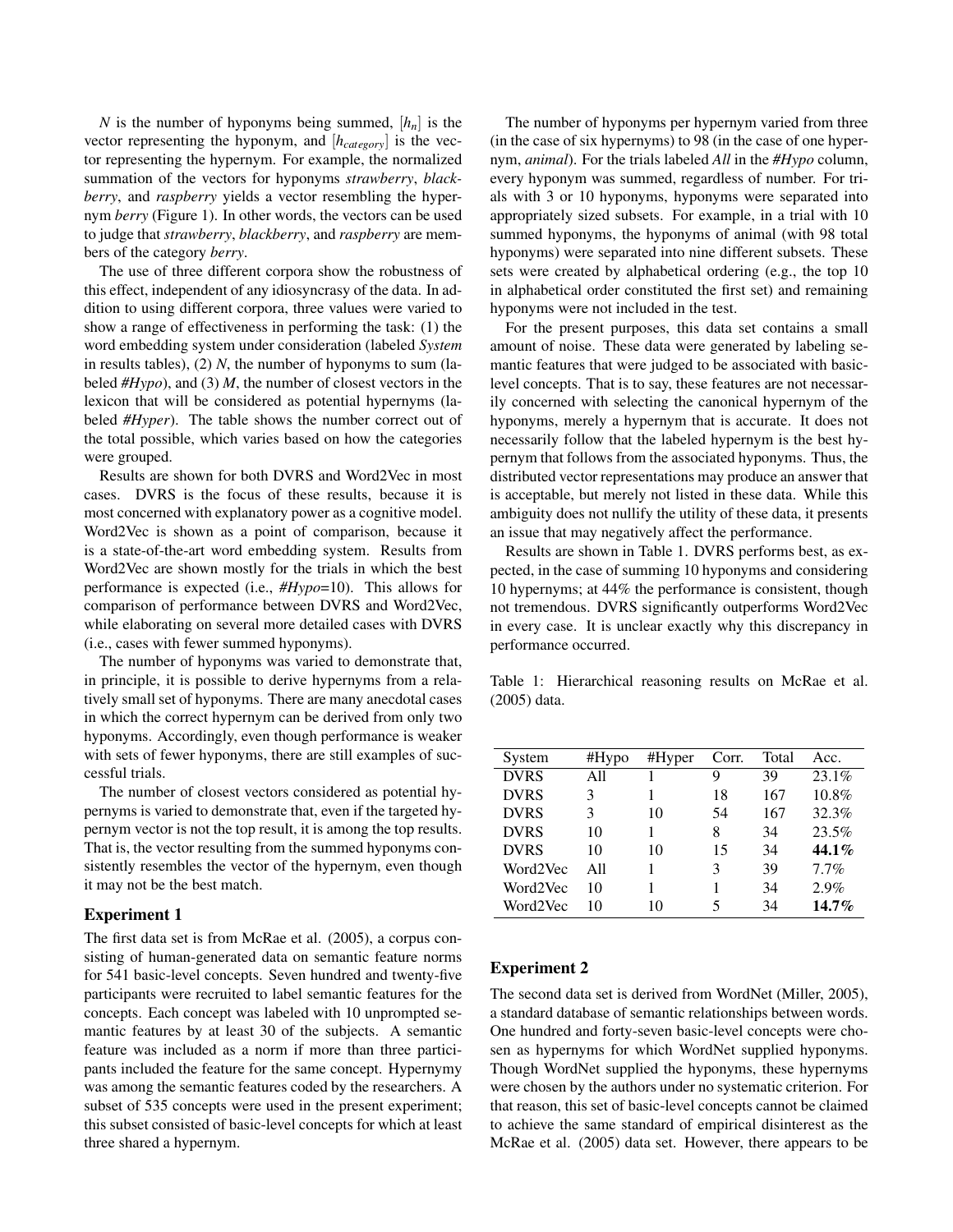no qualitative difference between the kinds of basic-level concepts that appear in these data versus those from the data in McRae et al. (2005).

WordNet choices for hyponyms, while empirical, contain significant noise. That is to say, in many cases they do not represent what could be considered canonical categorizations of hypernymy as one could imagine might be judged by a human. For example, *schizocarp, pyxis, rowanberry,* and *drupe* appear as hyponyms for hypernym *fruit*; *shamanism, zoroastrianism, mithraism,* and *hindooism* [*sic*] appear as hyponyms for hypernym *religion*; *thanatology, cryptanalysis, agrobiology,* and *architectonics* appear as hyponyms for hypernym *science*. While these categorizations may not be inaccurate, they do not constitute the most representative set of human judgments of hypernymy.

Results are shown in Table 2. As with Experiment 1, DVRS outperforms Word2Vec in every case, though by a smaller margin. In the best-performance-expected trial (10 hyponyms summed and 10 hypernyms considered), DVRS obtains 50.0% accuracy, which is comparable to its performance of 44.1% under the same criteria in Experiment 1. In contrast, Word2Vec more than doubles its accuracy for the same best-performance-expected criteria between Experiment 1 (14.7%) and Experiment 2 (35.4%). Results of hyponym summations begin with sets of five (instead of three) to adjust for noise associated with WordNet hyponyms.

Table 2: Hierarchical reasoning results on WordNet data.

| System      | #Hypo | #Hyper | Corr. | Total | Acc.     |
|-------------|-------|--------|-------|-------|----------|
| <b>DVRS</b> | 5     | 1      | 24    | 119   | 20.2%    |
| <b>DVRS</b> | 5     | 5      | 36    | 119   | 30.3%    |
| <b>DVRS</b> | 5     | 10     | 55    | 119   | 46.2%    |
| <b>DVRS</b> | 10    | 1      | 19    | 82    | 23.2%    |
| <b>DVRS</b> | 10    | 5      | 27    | 82    | 32.9%    |
| <b>DVRS</b> | 10    | 10     | 41    | 82    | 50.0%    |
| Word2Vec    | 10    | 1      | 10    | 82    | 12.2%    |
| Word2Vec    | 10    | 5      | 22    | 82    | 26.8%    |
| Word2Vec    | 10    | 10     | 29    | 82    | $35.4\%$ |

## Experiment 3

The third data set consists of 58 sets of eight subordinate concepts selected by the authors to constitute a data set that would be most likely to result in correct answers from DVRS. While these data do not represent a randomly selected sample, they are judged by the authors to be a data set without the ambiguity of the data from McRae et al. (2005) or the noise of the data from WordNet. There was no systematic criterion by which these data were selected; they were selected only by if the authors thought the system should be capable of producing a category shared by all members. Thus, they should be interpreted as an upper bound of the capabilities of hierarchical reasoning with distributed vector representations in the present paradigm; that is to say, these are the results of a hand-selected data set and a charitable judging criterion.

For each set of *N* hyponyms, the result from the closest *M* vectors was judged to be correct if it represented any commonality between the hyponyms. This could include a common category, a common entity of which all vectors are members, or a common trait. For example, a trial was considered correct if hyponyms *Monterrey*, *Bakersfield*, and *Riverside* yield a hypernym such as *city*, the common entity of which all are members such as *California*, or a common attribute such as *Californian*. A trial was considered incorrect if the summation yielded results such as similar category members (e.g., *Merced*) or wholly unrelated concepts.

Results are shown in Table 3. While both systems demonstrated their best respective results, there were still failed instances by both. These failed instances most likely do not come from a lack of examples by which a sufficient representation can be learned, but solely a failure to encode hierarchical information. For example, with the *California* example mentioned above, DVRS got the trial incorrect because the hierarchical information was insufficiently represented, not necessarily because there were too few encounters with the associated words. This claim is corroborated by a correct response from Word2Vec in the *California* case.

Qualitative analysis suggests that often when the answer is completely incorrect, the result is a another hyponym instead of a hypernym (i.e., a category member rather than the category). For example, a set of vectors representing cardinal directions including *north*, *west*, *northwest*, etc. yields *southeastern* rather than *directions* or *cardinal*. This seemed to be the case for Experiments 1 and 2 as well.

Table 3: Hierarchical reasoning results on data selected by authors. These results may be considered an upper-bound on performance for hierarchical reasoning with the present word embedding systems.

| System      | $#H$ ypo | #Hyper | Corr. | Total | Acc.     |
|-------------|----------|--------|-------|-------|----------|
| <b>DVRS</b> |          |        | 28    | 58    | 48.3%    |
| <b>DVRS</b> |          | 10     | 50    | 58    | $86.2\%$ |
| Word2Vec    |          |        | h     | 58    | $10.4\%$ |
| Word2Vec    |          | 10     | 36    | 58    | $62.1\%$ |

#### Experiment 4

A subset of the WordNet hypernym-hyponym sets used for testing hierarchical reasoning in Experiment 2 were used to compare the number of neighbors between hypernyms and hyponyms in the associated vector space. This subset consisted of 39 hypernym-hyponym sets which DVRS got correct in Experiment 2 (i.e., hierarchical information was successfully encoded) and 39 hypernym-hyponym sets which DVRS did not get correct in Experiment 2 (i.e., hierarchical information was not successfully encoded). We hypothesized that, in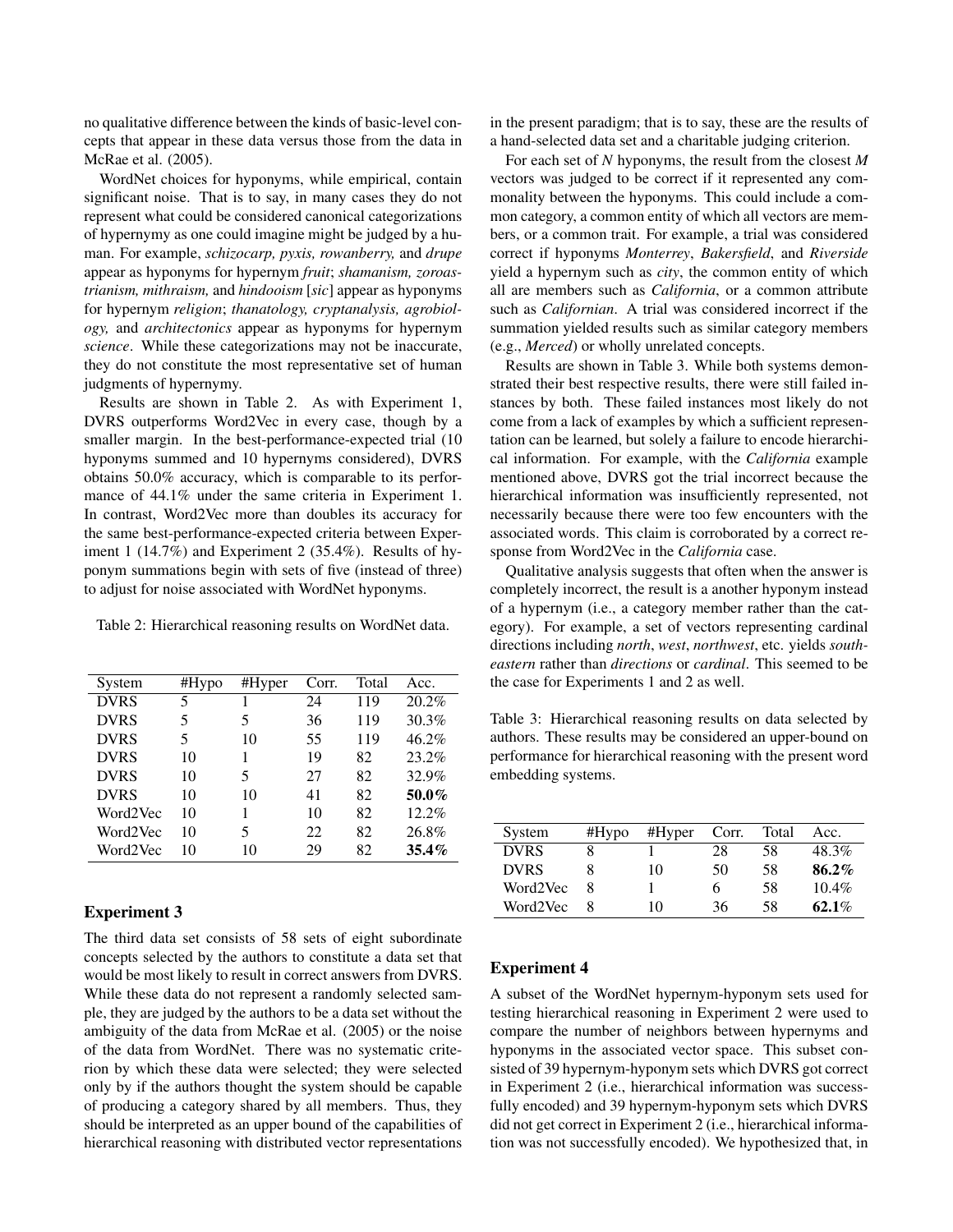comparison between a category and a subcategory, the more general concept would have more neighbors (Figure 3). Additionally, for sets in which the relevant hierarchical information was shown to be successfully encoded in Experiment 2, the effect should be more consistent than those sets that did not demonstrate success in Experiment 2. The present results support this hypothesis.



Figure 2: In this example, *Philosopher* is more general than *Aristotle*; thus, its vector would be hypothesized to have more neighbors.

For each trial, the number of neighbors within a cosine similarity of 0.7 was compared between the hypernym and the average of three corresponding hyponyms. The three hyponyms were randomly selected from the set of all WordNet hyponyms corresponding to the hypernym. If the number of neighbors was higher for the hypernym than the average hyponym, then the trial was counted as correct.

Results are shown in Table 4. As expected, vectors representing hypernyms consistently have more neighbors within a cosine similarity of 0.7 than their hyponyms. In the case of hypernym-hyponym sets where the hierarchical relationship is demonstrated to be encoded (i.e., correct in Experiment 2), this effect was seen in 89.7% of tested cases. If the hierarchical relationship was demonstrated to not be successfully encoded (i.e., incorrect in Experiment 2), this effect is closer to chance (66.7%). According to our hypothesis, if the hierarchical information is not encoded, then the probability of the hypernym having more neighbors should be the same as in a comparison with any other word (i.e., 50%). Thus, it appears that some hierarchical information is encoded in those cases that are unsuccessful in Experiment 2, but not sufficient for robust performance.

Table 4: Vectors representing hypernyms consistently have more neighbors within a cosine similarity of 0.7.

|             | System Hierarchy encoded? Corr. Total Acc. |    |      |          |
|-------------|--------------------------------------------|----|------|----------|
| DVRS Yes    |                                            | 35 | 39   | $89.7\%$ |
| <b>DVRS</b> | - No                                       | 26 | -39. | 66.7%    |

# **Discussion**

The present experiments demonstrate that distributed vector representations can successfully encode hierarchical information. The discrepancy in performance between DVRS and Word2Vec suggests that not all methods of learning such vectors yield equally successful representations. Additionally, an intriguing relationship has been uncovered between concept generality and the number of neighbors in the associated vector space.

#### Proposed Geometric Intuition

What is the intuition behind how distributed vector representations are capable of representing this hierarchical information? One plausible explanation is that this effect is merely a function of word frequency. In this case, *Philosopher* has more neighbors than *Aristotle* simply because it is more frequent in the corpus on which the vectors were learned. Another explanation which may also contribute is that more general concepts take on properties of a hyperplane on which subordinate concepts lay (Figure 2).



Figure 3: More general concepts may take on features of a hyperplane on which the associated subordinate concepts lay.

In the 3-dimensional case depicted in Figure 3, the hypernym *Philosopher* encodes relevant feature information related to its hyponyms *Plato* and *Descartes*. *Philosopher* may be thought of as having hyperplane-like properties because its vector is yielded by the summation of its hyponyms. Related concepts, such as *Plato* and *Descartes*, lay on the hyperplane created by *Philosophy* while unrelated concepts, such as *Homer Simpson*, do not. While in three dimensions this is an implausible scenario for a complex ontology of concepts, it is plausible for a high dimensional space (e.g., 200), as with distributed vector representations.

This interpretation appears to be in line with the aforementioned distributional inclusion hypothesis, in which subordinate concepts include features of their superordinate concepts. More results will be necessitated to explore this connection.

#### Acknowledgments

This work has been sponsored by the U.S. Army. Statements and opinions expressed do not necessarily reflect the position or the policy of the United States Government. No official endorsement should be inferred.